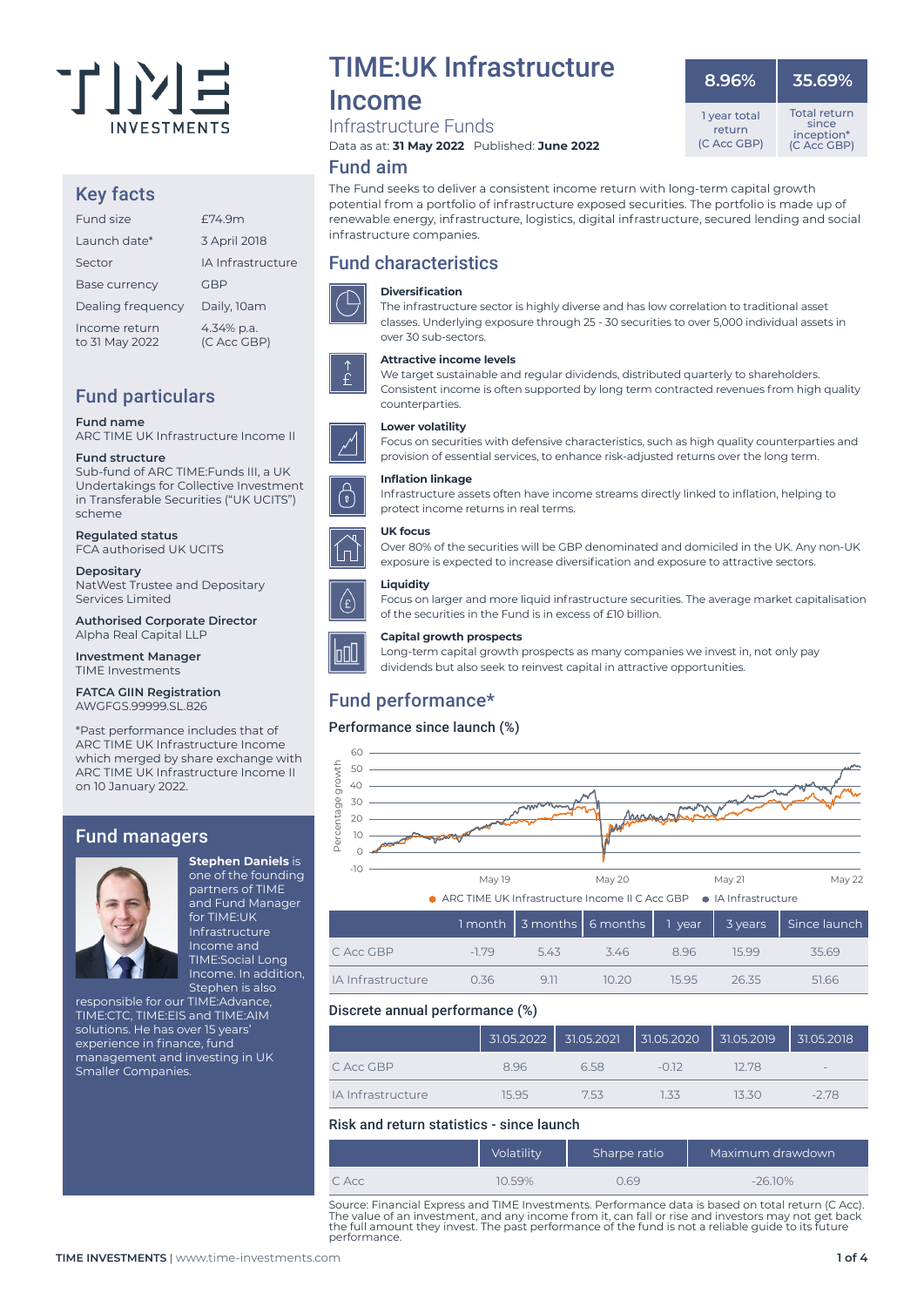### Portfolio breakdown



| International Public Partnership Limited    | 7.1 |
|---------------------------------------------|-----|
| HICL Infrastructure                         | 7.0 |
| <b>BBGI Global Infrastructure</b>           | 6.8 |
| Sequoia Economic Infrastructure Income      | 6.7 |
| The Renewables Infrastructure Group Limited | 46  |
| Greencoat UK Wind                           | 4.4 |
| Assura Plc                                  | 4.3 |
| Primary Health Properties Plc               | 40  |
| 31 Infrastructure Plc                       | 4.0 |
| Tritax Big Box REIT Plc                     | 3.7 |
|                                             |     |

#### Top 10 holdings (%) Featured holding - Brookfield Infrastructure

Brookfield Infrastructure (Brookfield) is one of the world's largest infrastructure investors, owning and operating assets across the utilities, transport, energy and data infrastructure



sectors. The portfolio provides a diversified exposure to scarce, high-quality businesses with significant barriers to entry. They invest in infrastructure assets that deliver essential goods and services and takes a committed approach to Environmental, Social and Governance (ESG) considerations all whilst having £67 billion AUM and a utility portfolio spanning four continents. Brookfield is committed to practices that have a positive impact on the communities in which they operate including their support of net-zero greenhouse gas (GHG) emissions by 2050 or sooner.

Source: bip.brookfield.com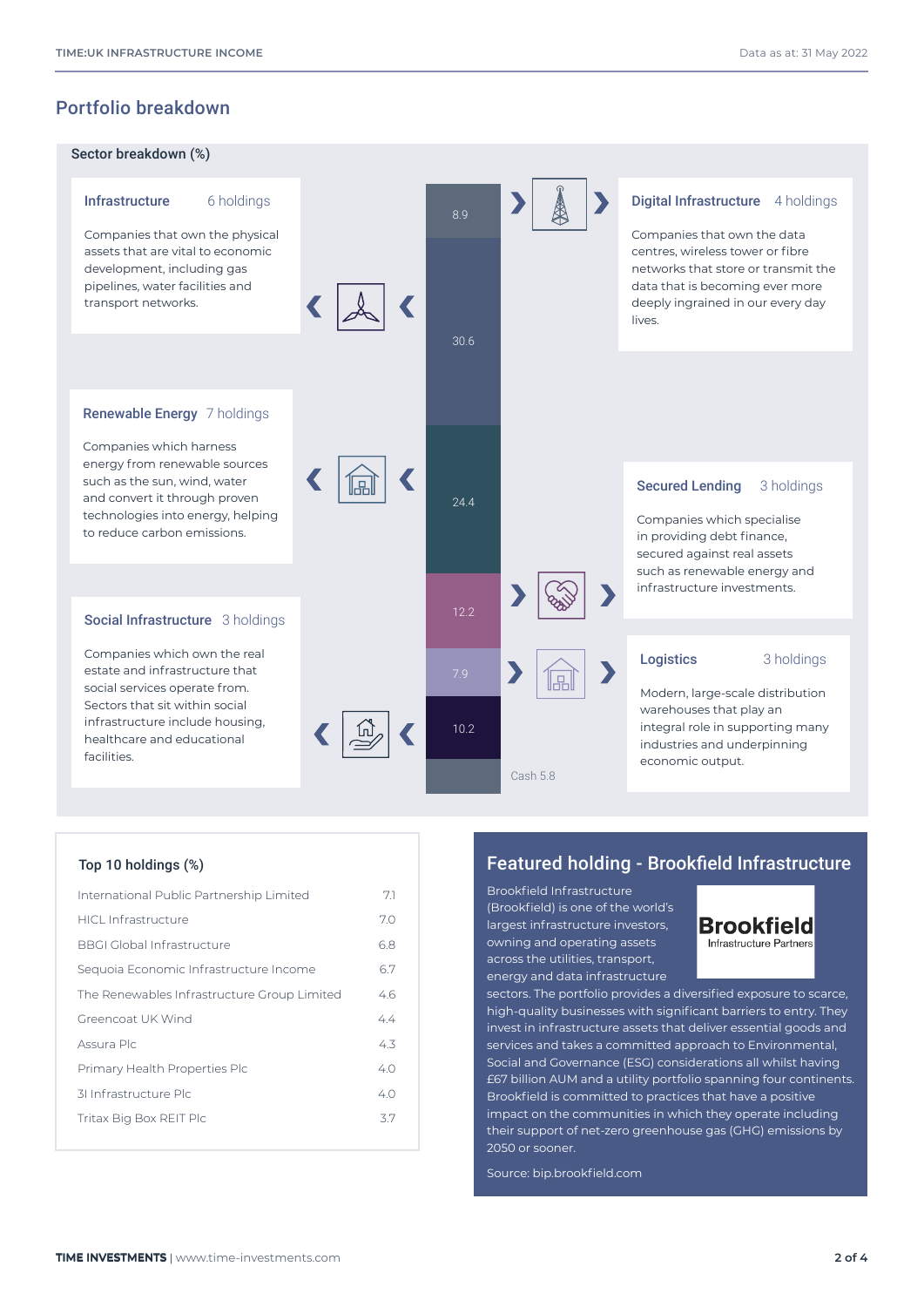#### Fund manager commentary

In May, both the Bank of England and the Federal Reserve increased interest rates in a bid to control inflation. The Fed's increase of 0.50% was the biggest in 20 years with further similar rises expected by many over the course of the next few meetings. The cost of living crisis caused by the high levels of inflation seen in the energy, food, and the housing market is starting to impact business and consumer confidence, raising the risk of a recession later this year or in early 2023. Employment data however is strong, with unemployment at 3.7% in the UK, a 50-year low. Equity markets remained volatile and managed to recover from yearto-date lows set at the beginning of the month. In bond markets, the UK 10-year gilt yield rose further to 2.1% at month-end having started the month with a yield of just 1.9%.

TIME:UK Infrastructure Income was down -1.79% in May with mixed performance across the sectors in which the Fund invests. The UK renewable energy sector was volatile this month following plans from The Chancellor to charge windfall taxes on profits from energy generators. It was a welcome relief to the renewable energy sector however that the 25% levy would not apply to those companies which generated electricity from renewable sources. The fundamentals of the sector remain strong with inflation and energy prices still high, which supports attractive and covered dividend yields of 5% to 6.6%. The Fund took part in the £150 million new equity issue of shares in Bluefield Solar Income Fund. The raise was pushed back slightly due to The Chancellor's untimely announcement but has provided the Fund with an attractive entry point compared to buying in the secondary market.

The logistics sector was under pressure this month and holdings such as Tritax Big Box and Tritax Eurobox saw steep share price falls following comments from the online retailer, Amazon, about potential overcapacity in its fulfilment centres. Commentary from Tritax however gives us confidence that the underlying market remains strong and that industry data indicates that structural demand and tight supply remain. Following the share price movement, they are now trading at attractive discounts to their net asset value.

Within the general infrastructure sector, 3i Infrastructure reported a NAV total return of 17.2% in the fiscal year 2022, significantly ahead of the target return of 8-10% per year. All the underlying assets generated positive returns with the energy transition

#### About TIME

TIME Investments is a specialist investment manager focused on delivering long-term investments that seek consistent and attractive risk-adjusted returns. We take a deliberately defensive approach investing in asset-backed and income generating assets, predominantly through infrastructure, real estate and lending. TIME Investments has a long track record in fund management with 30 investment specialists within the renewables, lending and property teams.



investments expected to continue benefiting from the elevated power price environment. HICL Infrastructure announced its first investment in fibre broadband by acquiring 55% of a company in France that provides broadband coverage to areas in Southern France through 18,300km of fibre-to-the-home infrastructure. The company generates long-term predictable cash flows with pricing regulated by the French telecom regulator.

The markets are awash with negative sentiment yet infrastructure assets in the year so far continue to deliver relatively consistent and attractive returns compared to global equity and fixed income markets. Whether the economy goes into another recession, or if the central banks can deliver a 'soft landing', the risks to financial markets over the months ahead remain high. In either instance, investing with caution amidst this volatility is likely the prudent approach.

#### Monthly performance against benchmark

#### Monthly performance - 12 months to date



Source: Financial Express and TIME Investments. Performance data is based on total return (C Acc). The value of an investment, and any income from it, can fall or rise and investors may not get back the full amount they invest. The past performance of the fund is not a reliable guide to its future performance.